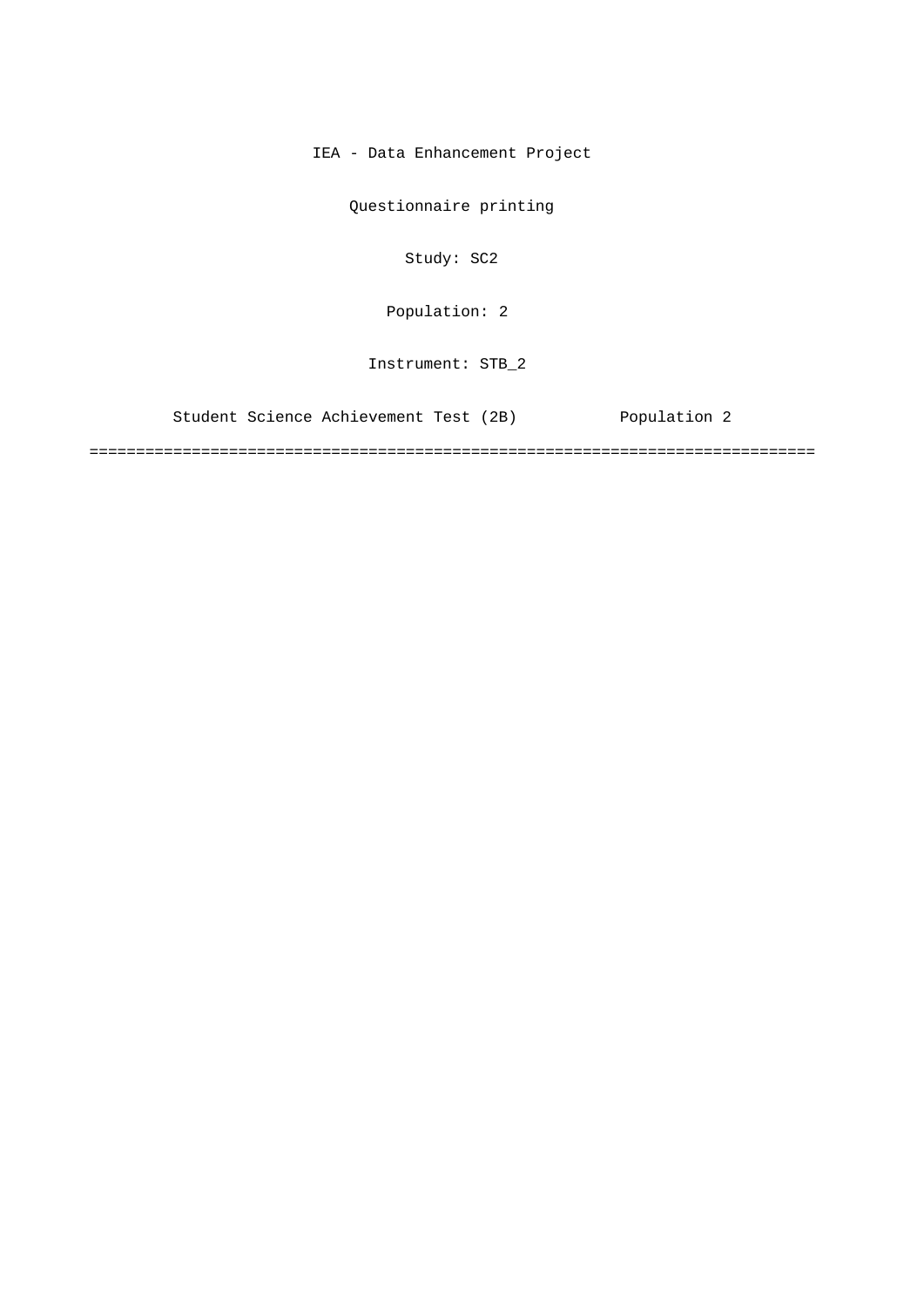<span id="page-1-0"></span>------------------------------------------------------------------------------ ------------------------------------------------------------------------------ ------------------------------------------------------------------------------ ------------------------------------------------------------------------------ ------------------------------------------------------------------------------ ------------------------------------------------------------------------------ ------------------------------------------------------------------------------ ------------------------------------------------------------------------------ 1 Where is the energy for photosynthesis generally obtained? A chlorophyll B chloroplasts C sunlight D carbohydrates E carbon dioxide P2B01 2 Which of the following organs is not situated in the abdomen? A liver B kidney C stomach D bladder E heart P2B02 3 The formula for the compound acetic acid (present in vinegar) is CH(3)COOH. What is the total number of atoms in one molecule of acetic acid? A 1 B 2  $C = 3$ D 6 E 8 P2B03 4 The measuring cylinder contains a certain volume of water. The enlarged figure shows a view of the surface of the water as seen from the side. What is the volume of the water? [ Enlarged picture ] A 50 cm3 B 49 cm3 C 48 cm3 D 47 cm3 E 46 cm3 P2B04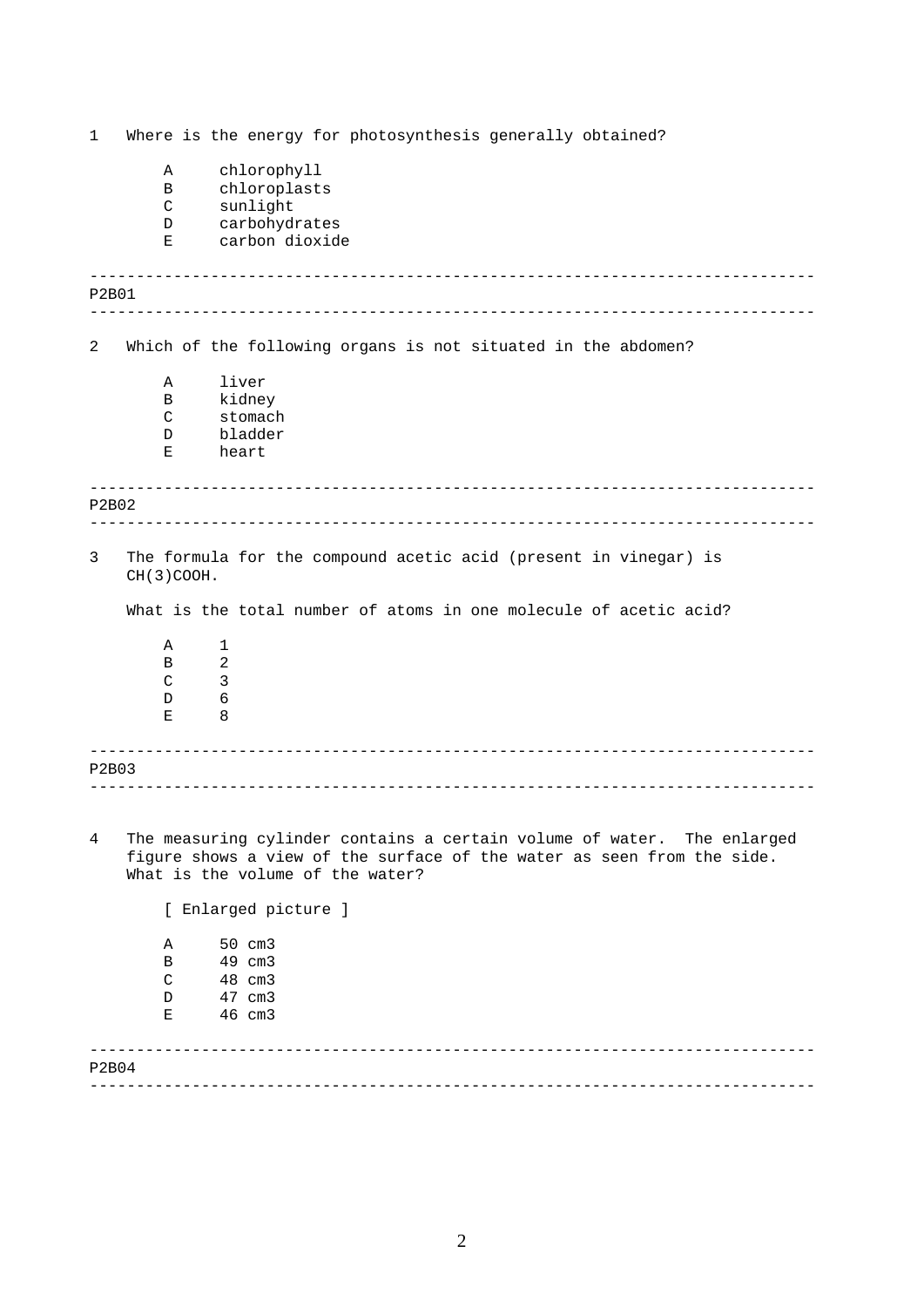| 5            | Dressed in the same way, a man can jump higher on the Moon than on the<br>Which of the following is the best explanation of this?<br>Earth. |                                                                                                                                                                                                                                                                                    |
|--------------|---------------------------------------------------------------------------------------------------------------------------------------------|------------------------------------------------------------------------------------------------------------------------------------------------------------------------------------------------------------------------------------------------------------------------------------|
|              | Α<br>B<br>C<br>D<br>Е                                                                                                                       | His mass is less when he is on the Moon.<br>The force of gravity is less on the Moon than on the Earth.<br>His distance from the Earth is greater when he is on the Moon.<br>There is no air on the Moon to offer resistance.<br>Newton's Laws of Motion do not apply on the Moon. |
| <b>P2B05</b> |                                                                                                                                             |                                                                                                                                                                                                                                                                                    |
|              |                                                                                                                                             |                                                                                                                                                                                                                                                                                    |
| 6            |                                                                                                                                             | A mixture of powdered iron and sulphur is heated. What will be formed?                                                                                                                                                                                                             |
|              | Α                                                                                                                                           | a single element                                                                                                                                                                                                                                                                   |
|              | B                                                                                                                                           | two other elements                                                                                                                                                                                                                                                                 |
|              | C                                                                                                                                           | a solution                                                                                                                                                                                                                                                                         |
|              | D                                                                                                                                           | an alloy<br>a compound                                                                                                                                                                                                                                                             |
|              | Е                                                                                                                                           |                                                                                                                                                                                                                                                                                    |
| <b>P2B06</b> |                                                                                                                                             |                                                                                                                                                                                                                                                                                    |
|              |                                                                                                                                             |                                                                                                                                                                                                                                                                                    |
| 7<br>Α       |                                                                                                                                             | Under which of the following conditions does water evaporate fastest?<br>on a hot and dry day                                                                                                                                                                                      |
|              | Α                                                                                                                                           | on a hot and dry day                                                                                                                                                                                                                                                               |
|              | B                                                                                                                                           | on a hot and moist day                                                                                                                                                                                                                                                             |
|              | C                                                                                                                                           | on a cold and dry day                                                                                                                                                                                                                                                              |
|              | D                                                                                                                                           | on a cold and moist day                                                                                                                                                                                                                                                            |
|              | Е                                                                                                                                           | on a calm and moist day                                                                                                                                                                                                                                                            |
| P2B07        |                                                                                                                                             |                                                                                                                                                                                                                                                                                    |
|              |                                                                                                                                             |                                                                                                                                                                                                                                                                                    |
| 8            |                                                                                                                                             | What is the advantage of using a lever such as that shown in the diagram<br>to raise a weight W instead of lifting it directly?                                                                                                                                                    |
|              |                                                                                                                                             |                                                                                                                                                                                                                                                                                    |
|              |                                                                                                                                             | $\sqrt{2}$                                                                                                                                                                                                                                                                         |
|              |                                                                                                                                             | Fulcrum<br>Pull                                                                                                                                                                                                                                                                    |
|              |                                                                                                                                             |                                                                                                                                                                                                                                                                                    |
|              |                                                                                                                                             |                                                                                                                                                                                                                                                                                    |
|              | Α                                                                                                                                           | less energy is required                                                                                                                                                                                                                                                            |
|              | B                                                                                                                                           | it is quicker                                                                                                                                                                                                                                                                      |
|              | C                                                                                                                                           | less force is needed                                                                                                                                                                                                                                                               |
|              | D                                                                                                                                           | less movement is required                                                                                                                                                                                                                                                          |
|              | Е                                                                                                                                           | less work has to be done                                                                                                                                                                                                                                                           |
|              |                                                                                                                                             |                                                                                                                                                                                                                                                                                    |
| P2B08        |                                                                                                                                             |                                                                                                                                                                                                                                                                                    |
|              |                                                                                                                                             |                                                                                                                                                                                                                                                                                    |